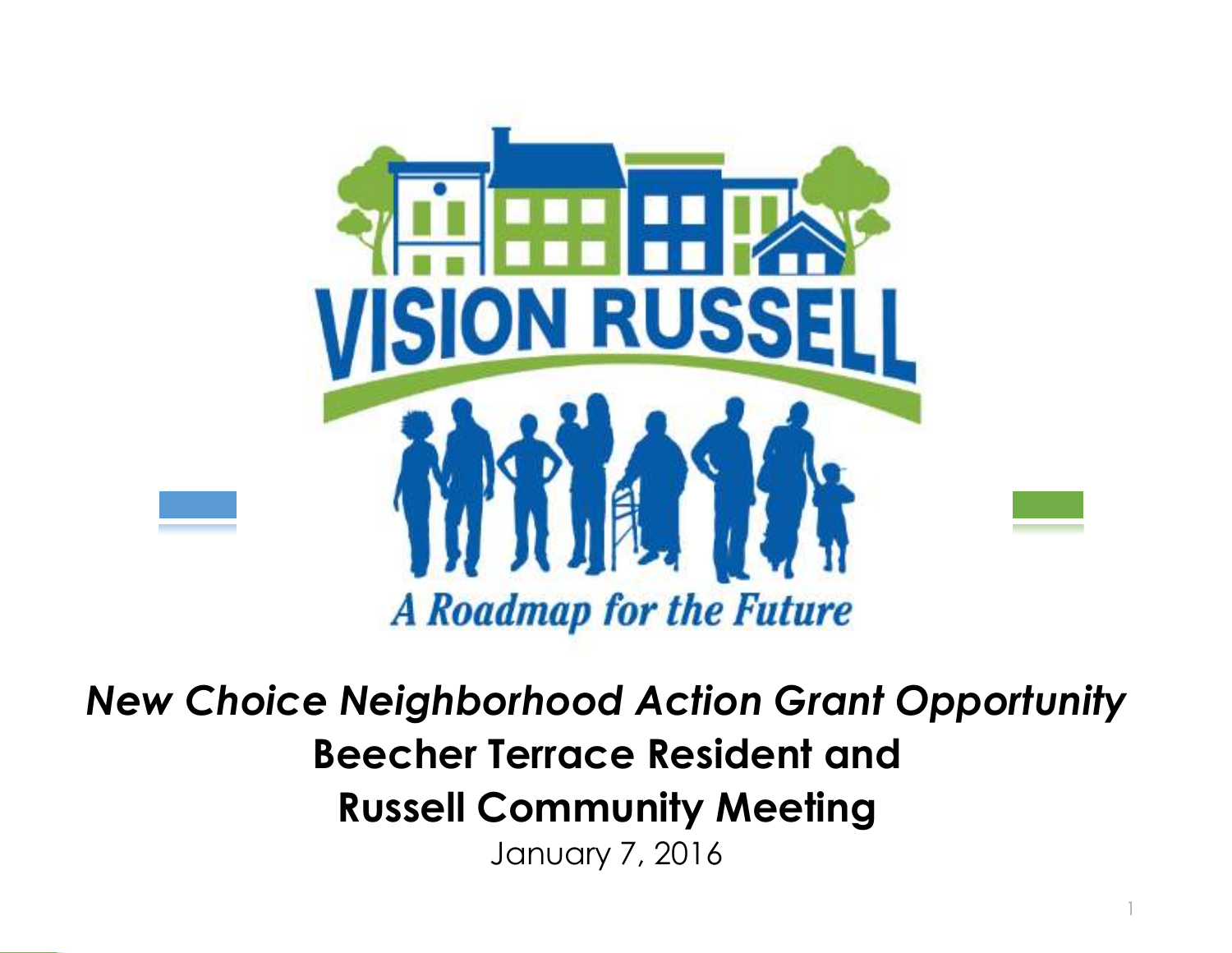# **Agenda**

Welcome

- **New** Choice Neighborhood Action Grant Opportunity
- Eligible and Ineligible "Action Activities"
- Project Time Line and Proposed Selection Process for Action Activities
- Next Steps and Upcoming Meetings
- Questions and Answers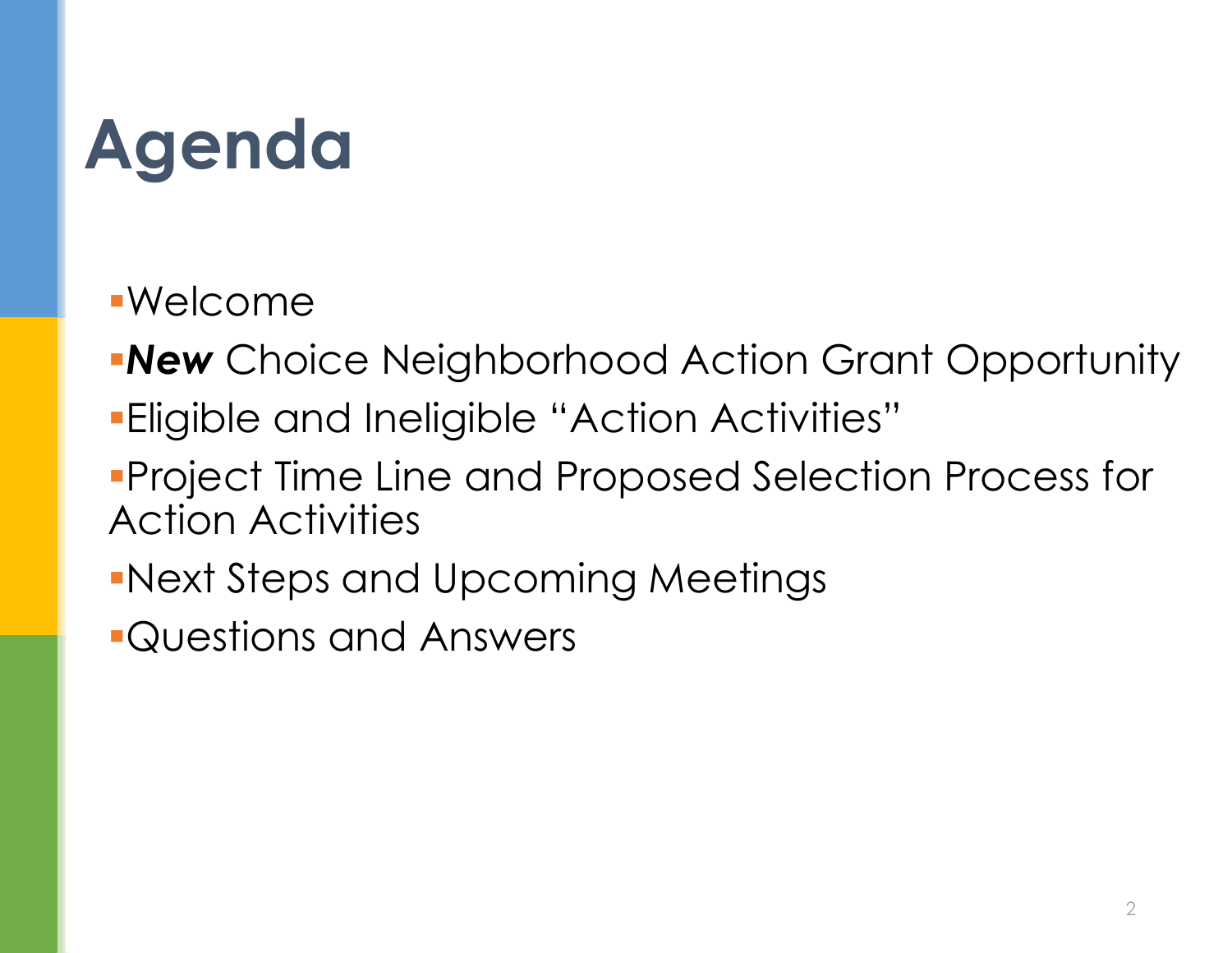# **New Choice Neighborhood**  *Action Grants*

- Previously HUD has offered two types of Choice Neighborhood grants –
	- 1) **Planning**
	- 2) **Implementation**

HUD just announced a new category of Choice Neighborhood grants –

3) **Action** Grants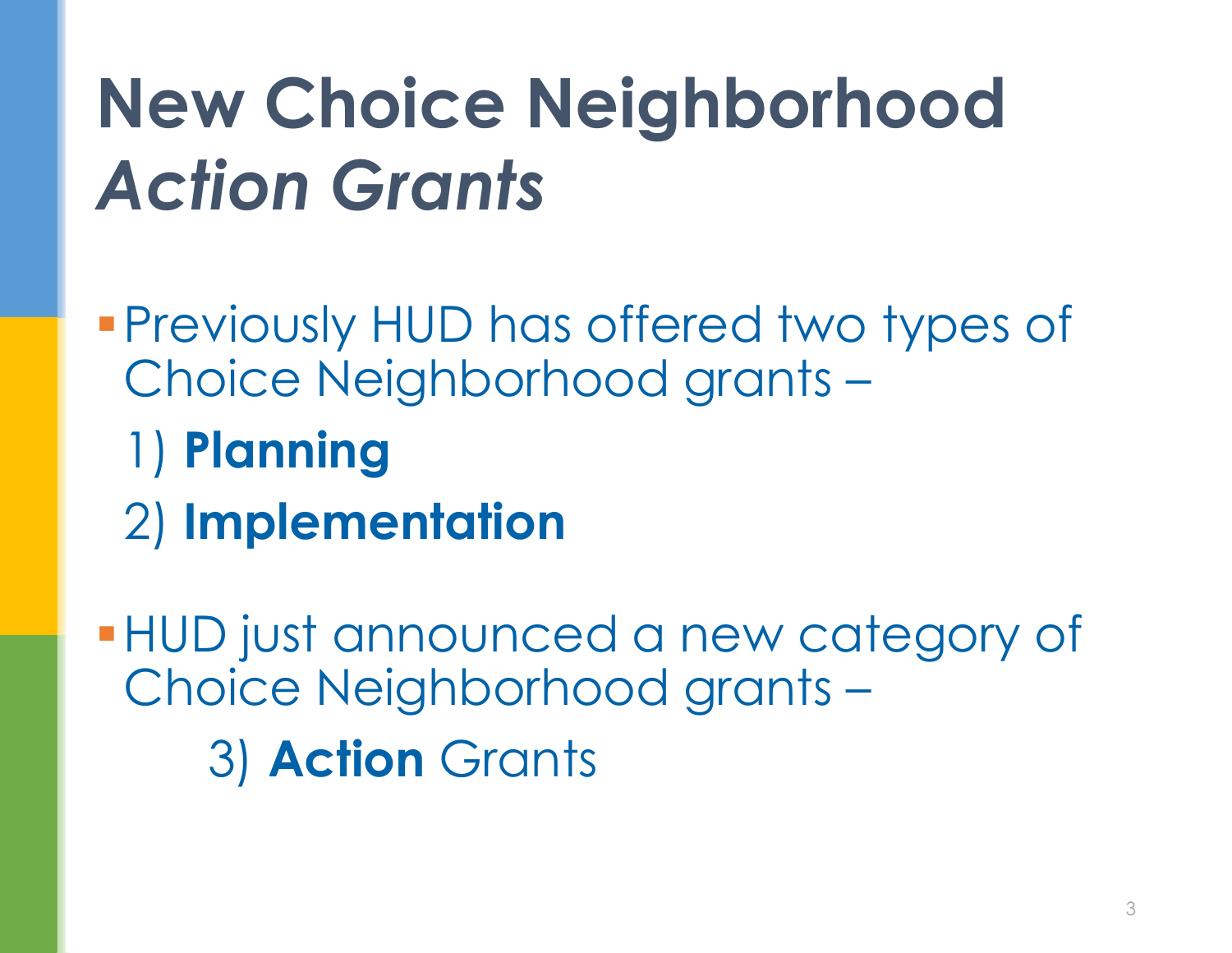### **New Choice Neighborhood**  *Action Grants*

- Because we currently have a **Planning** Grant, we are eligible and plan to apply for a **Action** Grant.
- Very competitive process HUD expects to award only 4 Action Grants
- City will also be contributing \$375,000 to the effort if we are funded.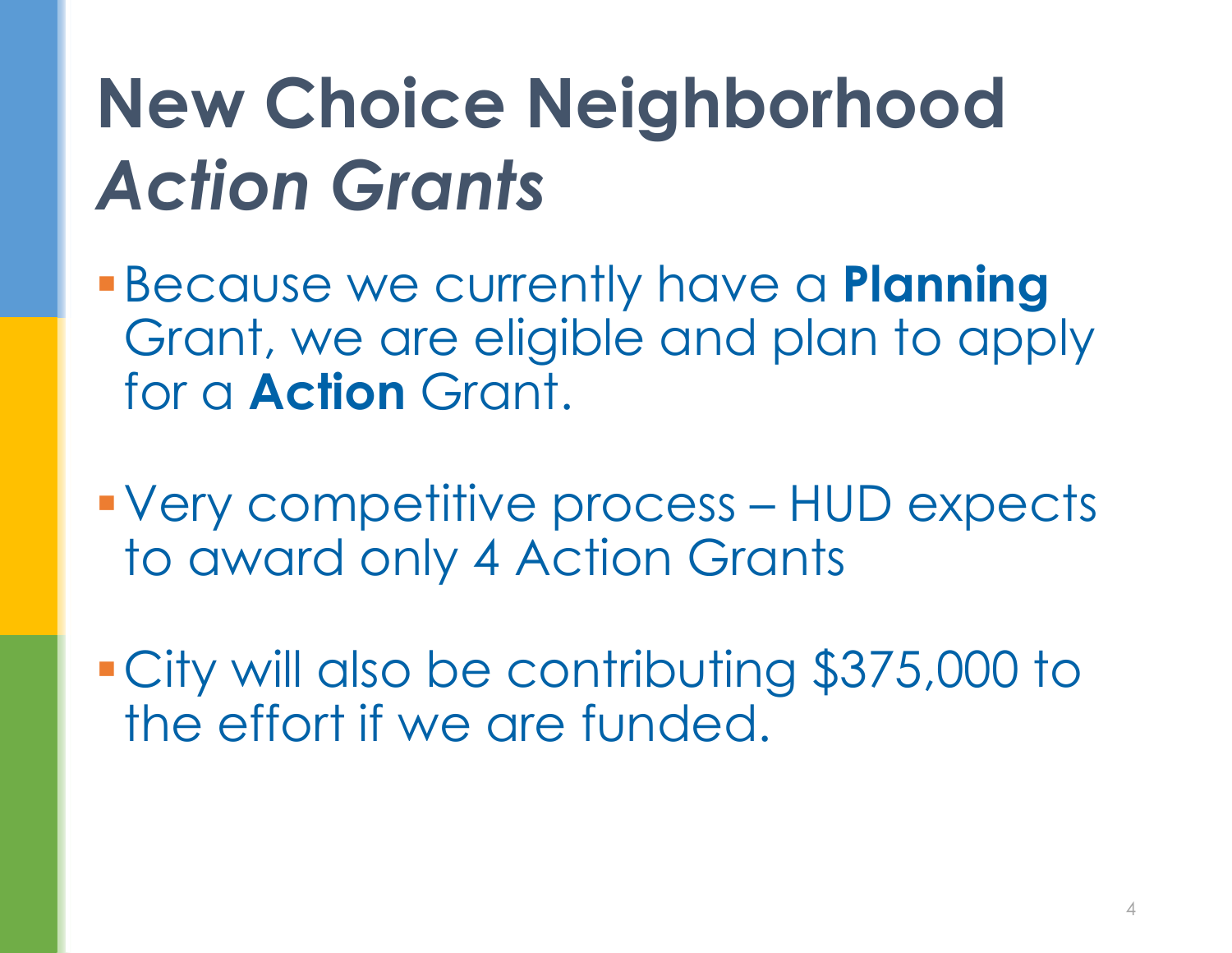## **New Choice Neighborhood**  *Action Grants*

Communities who receive grant awards could get **up to \$1.5 million** for *"Action Activities"* that meet HUD's eligibility guidelines.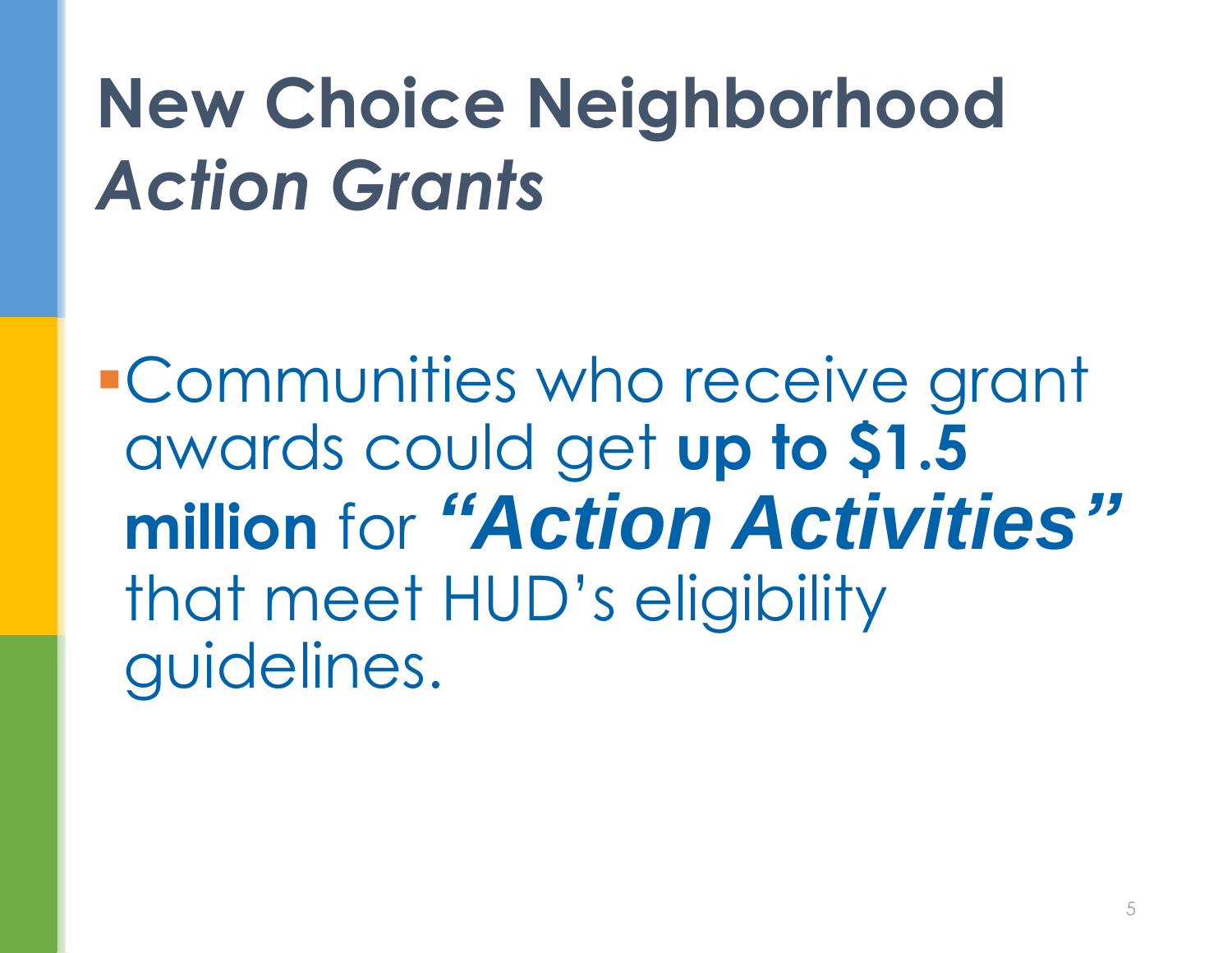**Eligible**  *"Action Activities"*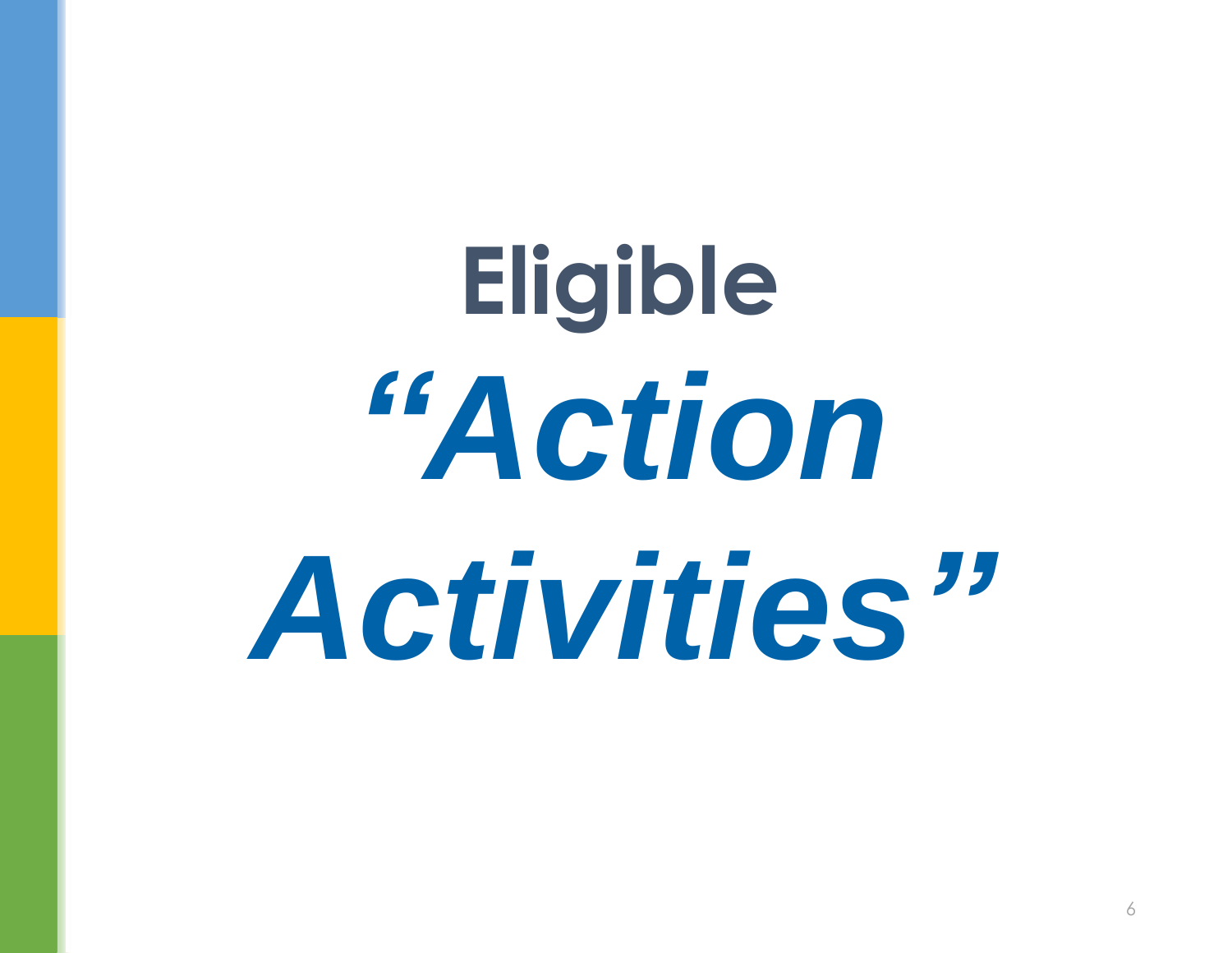Making vacant lots and properties into community gardens, small parks, farmers markets, or cleaning them up for future use



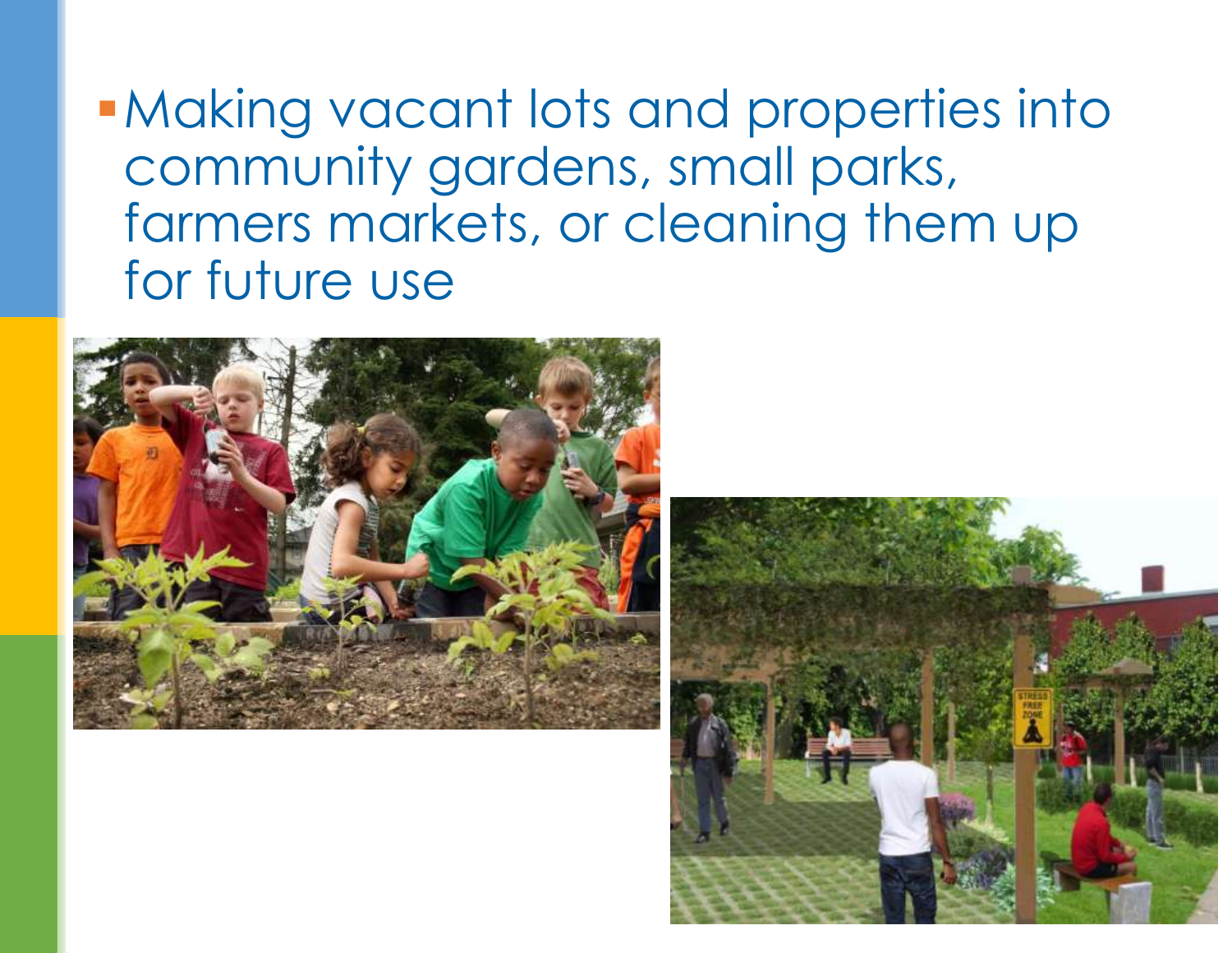Neighborhood beautification projects such as murals, sculptures, creative signage or other ideas highlighting Russell's many assets and rich history



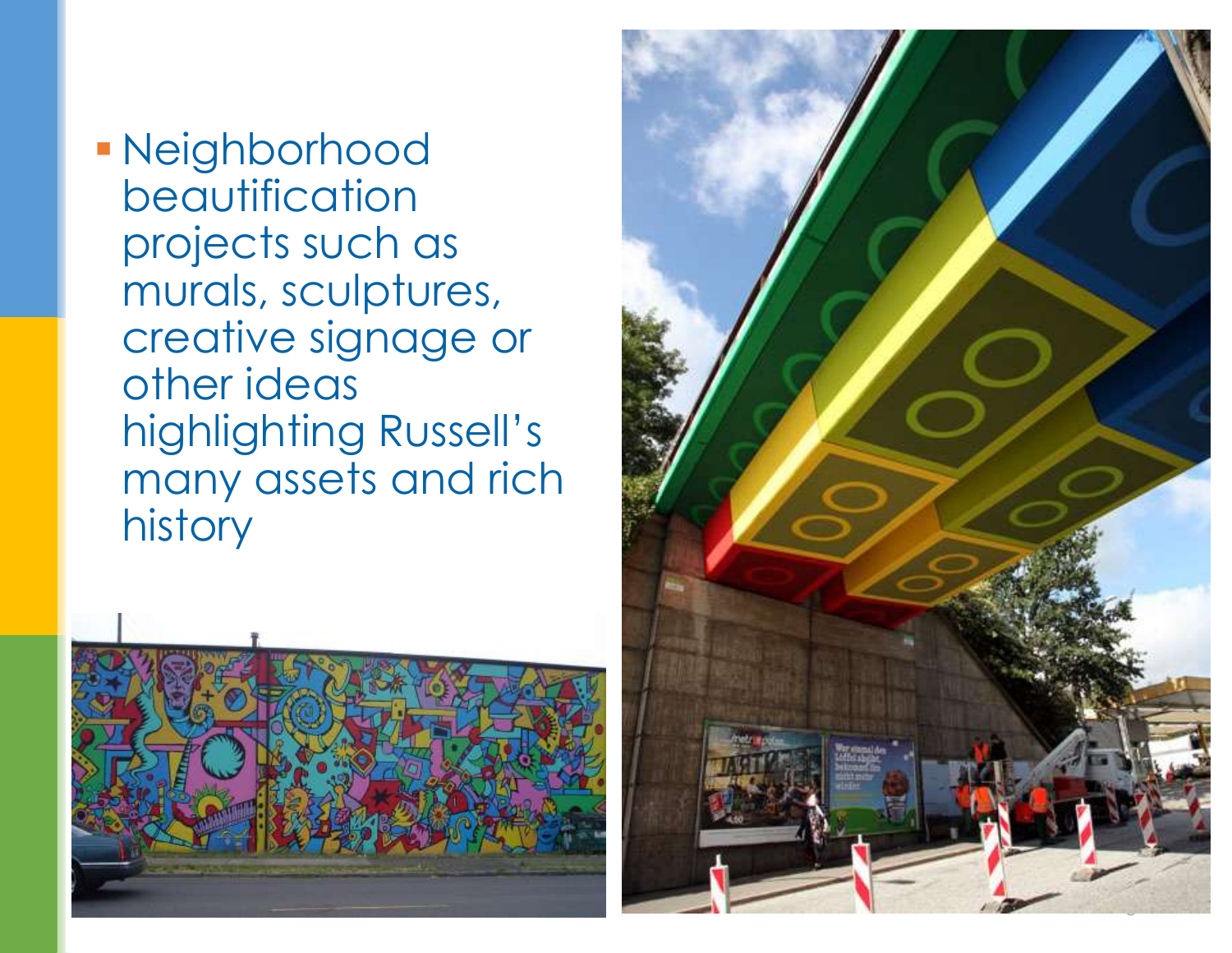#### Garden tool loan programs

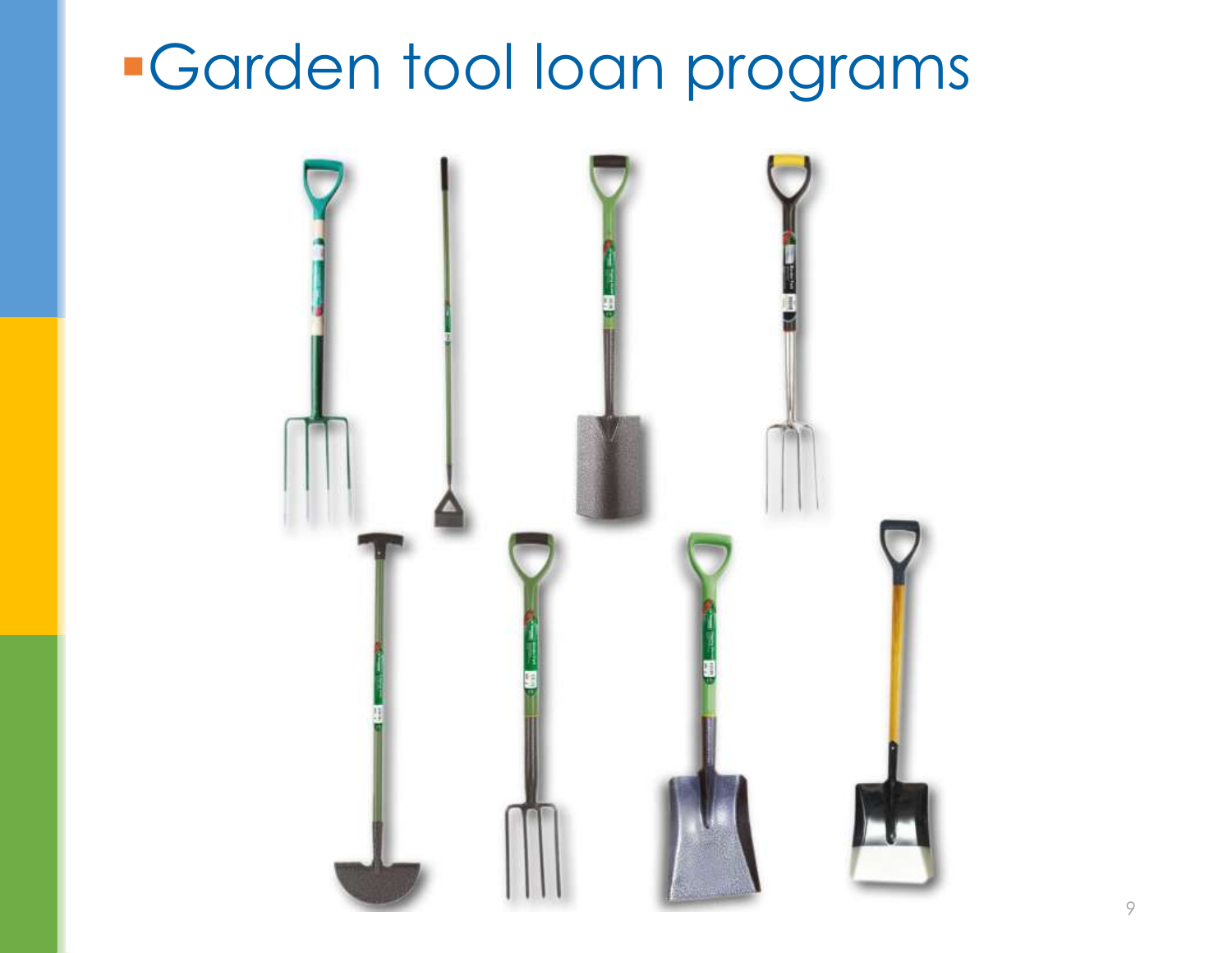#### **Improvements to the fronts of businesses** and to homeowner's properties

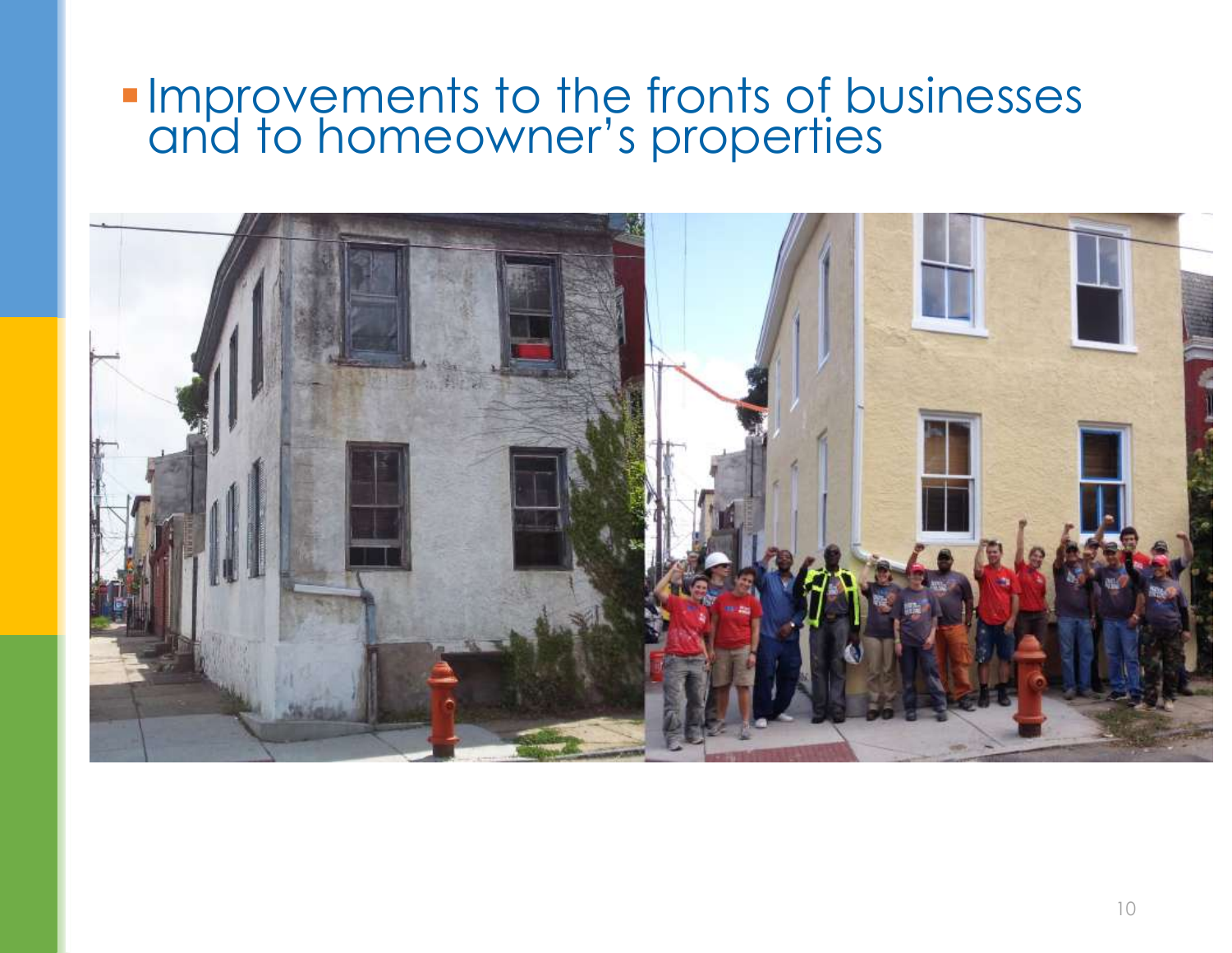#### Neighborhood broadband/Wi-Fi

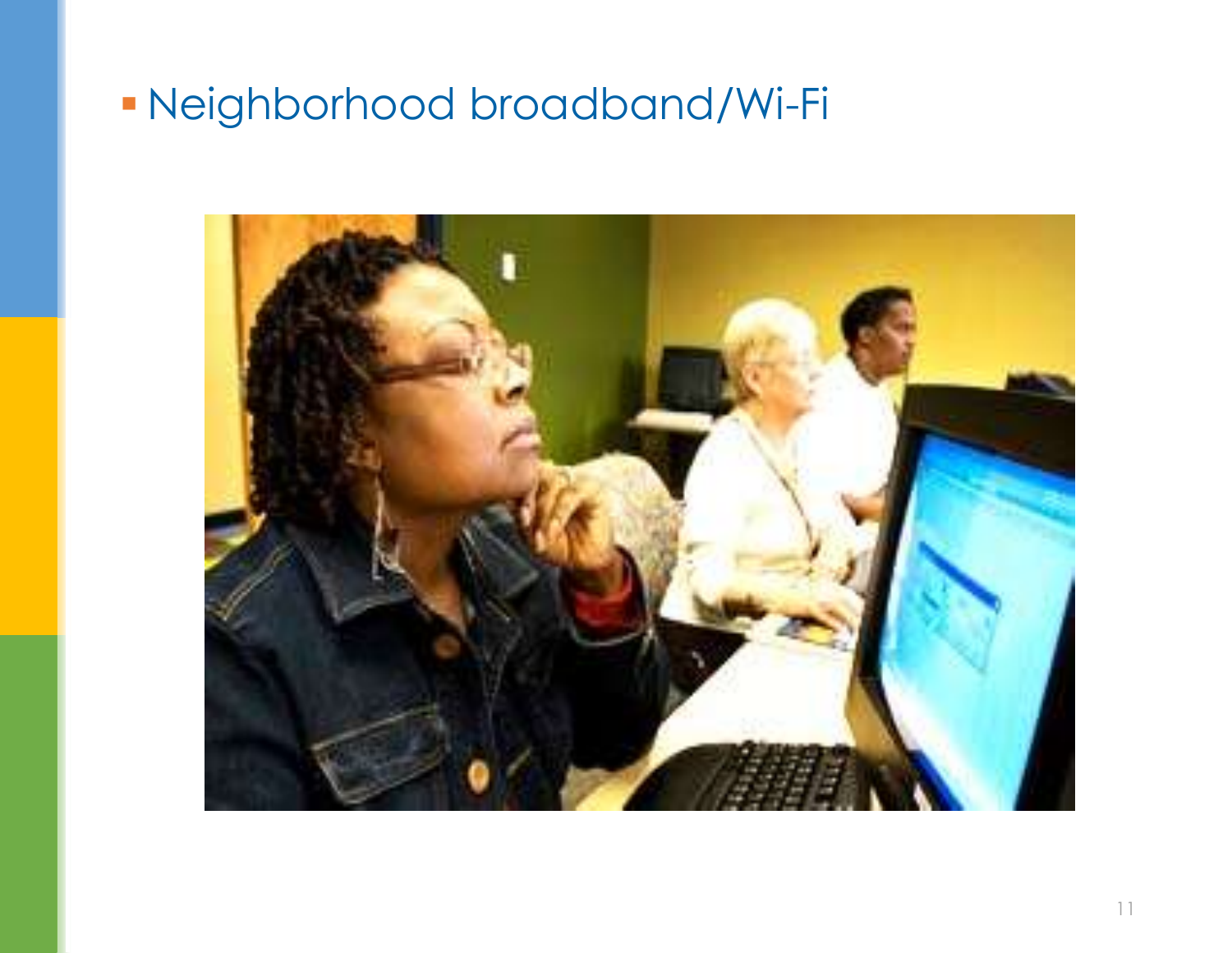#### **Fresh food initiatives, such as farmers markets** and mobile fresh food vendors



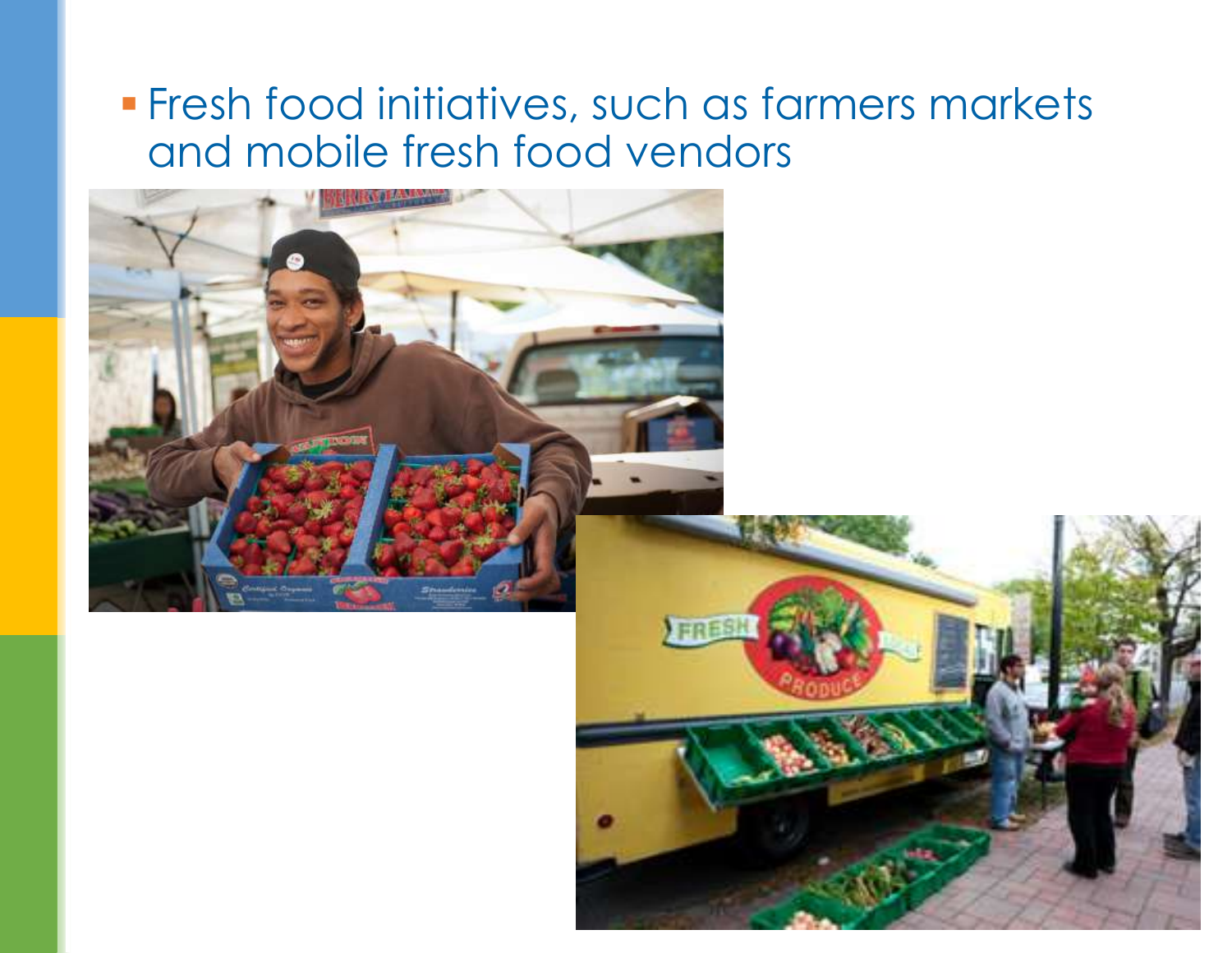#### Gap financing for economic development projects

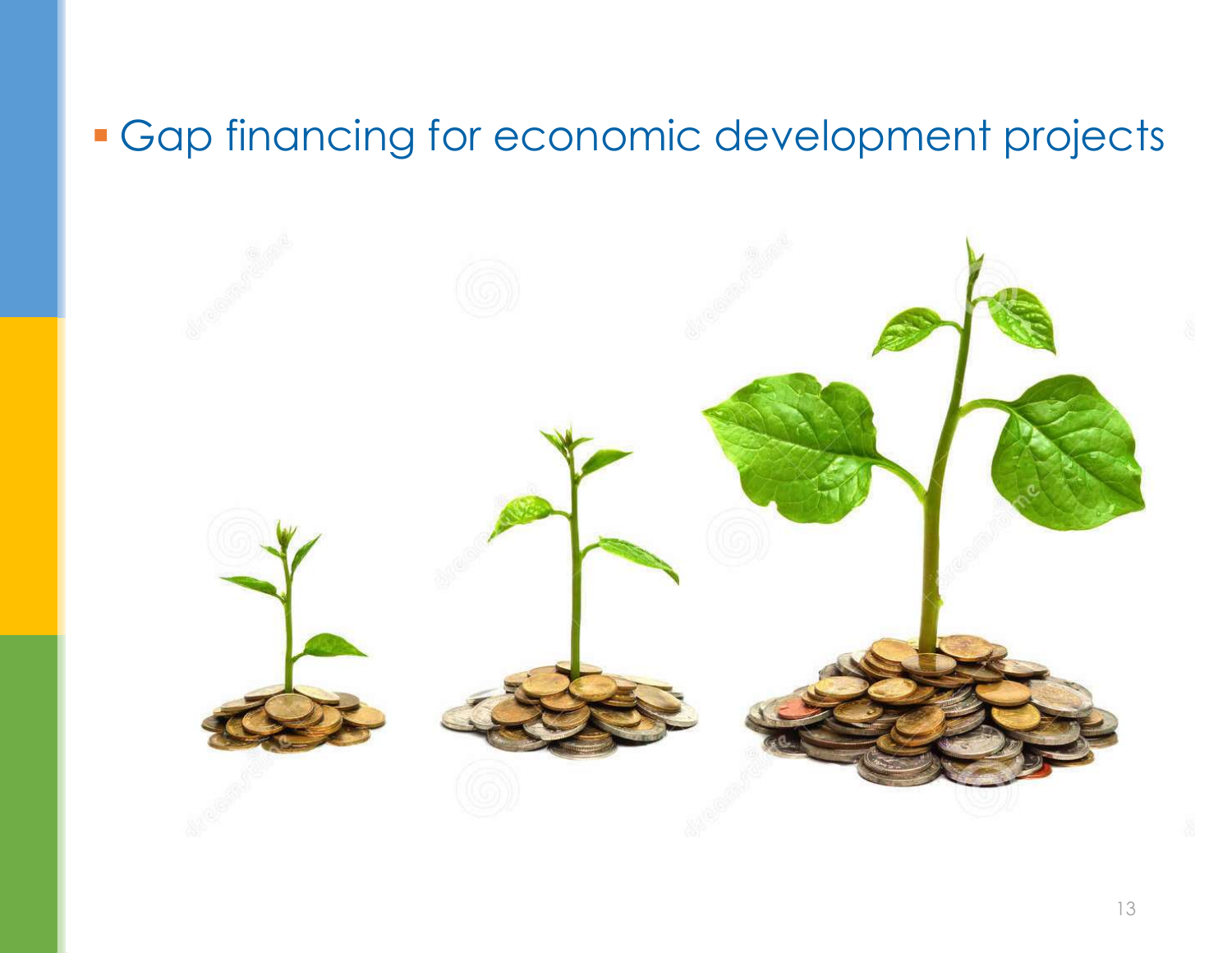# **Ineligible**  *"Action Activities"*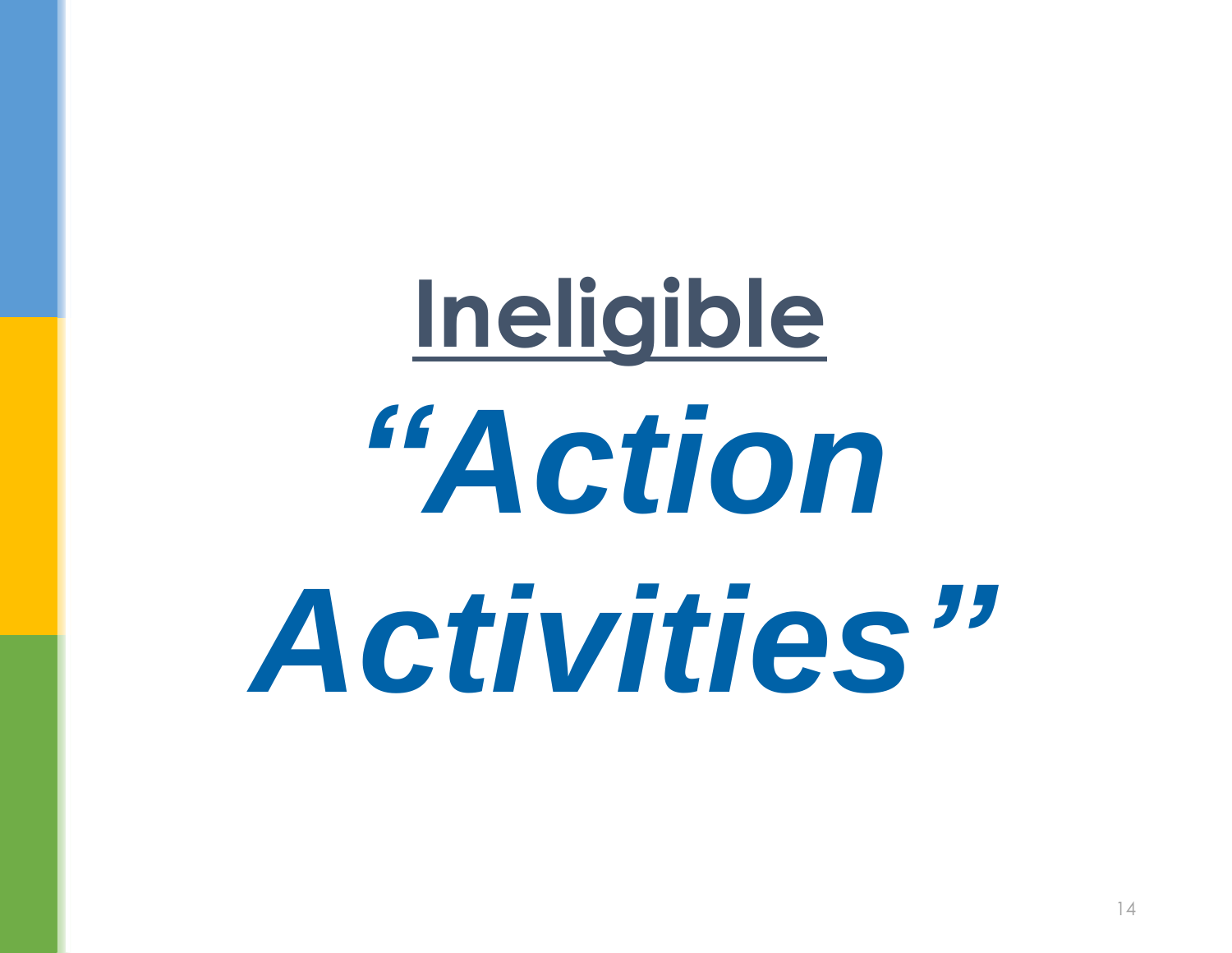#### **Action Grants cannot be used for:**

- **The demolition or redevelopment of Beecher** Terrace.
- **Relocation or supportive services**
- **Marketing**
- **Basic infrastructure or city services**

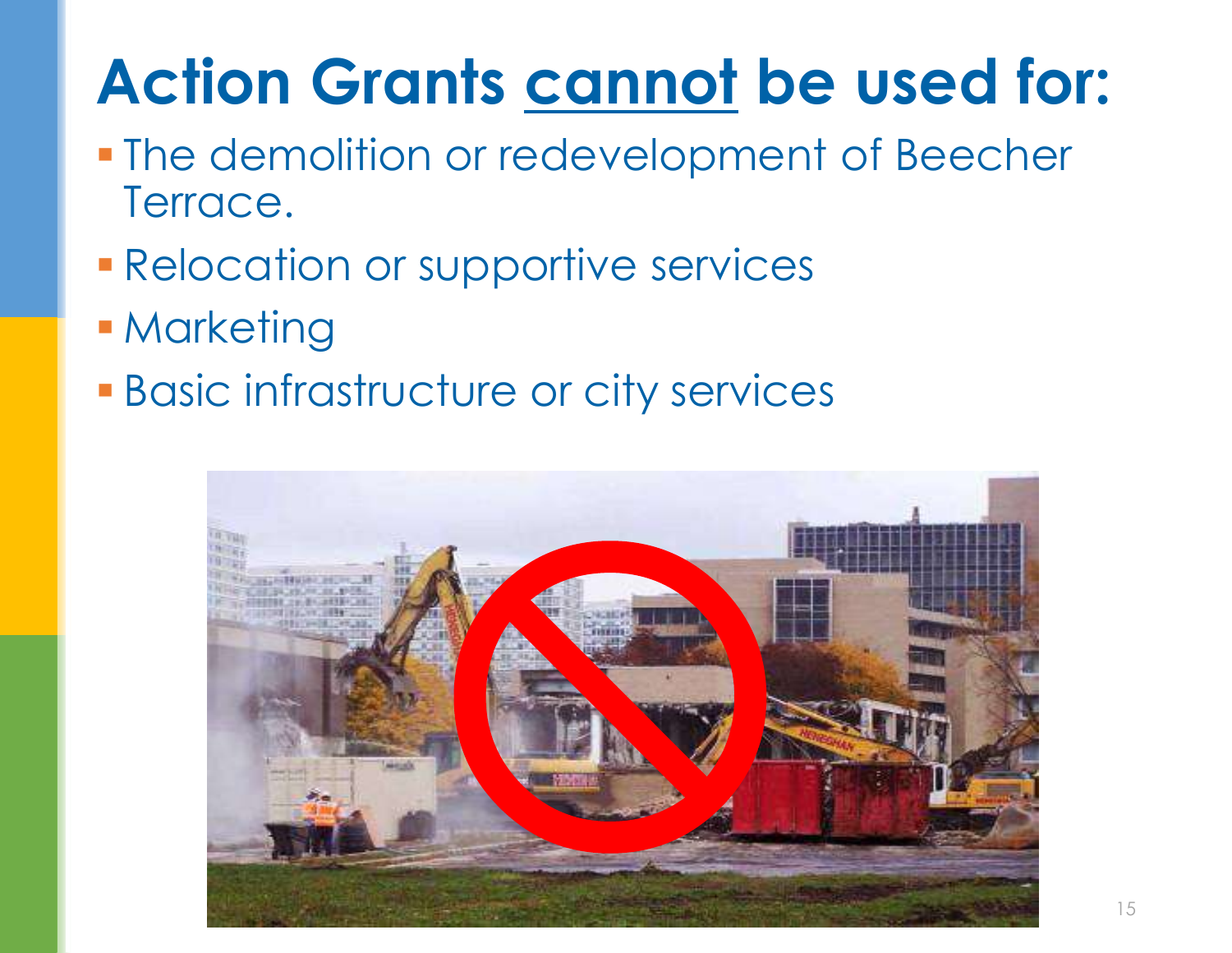**Proposed planning and selection process for** *"Action Activities":*

- Communities **cannot** list specific Action Activities in their grant application.
- Action Activities must come out of the community's planning process.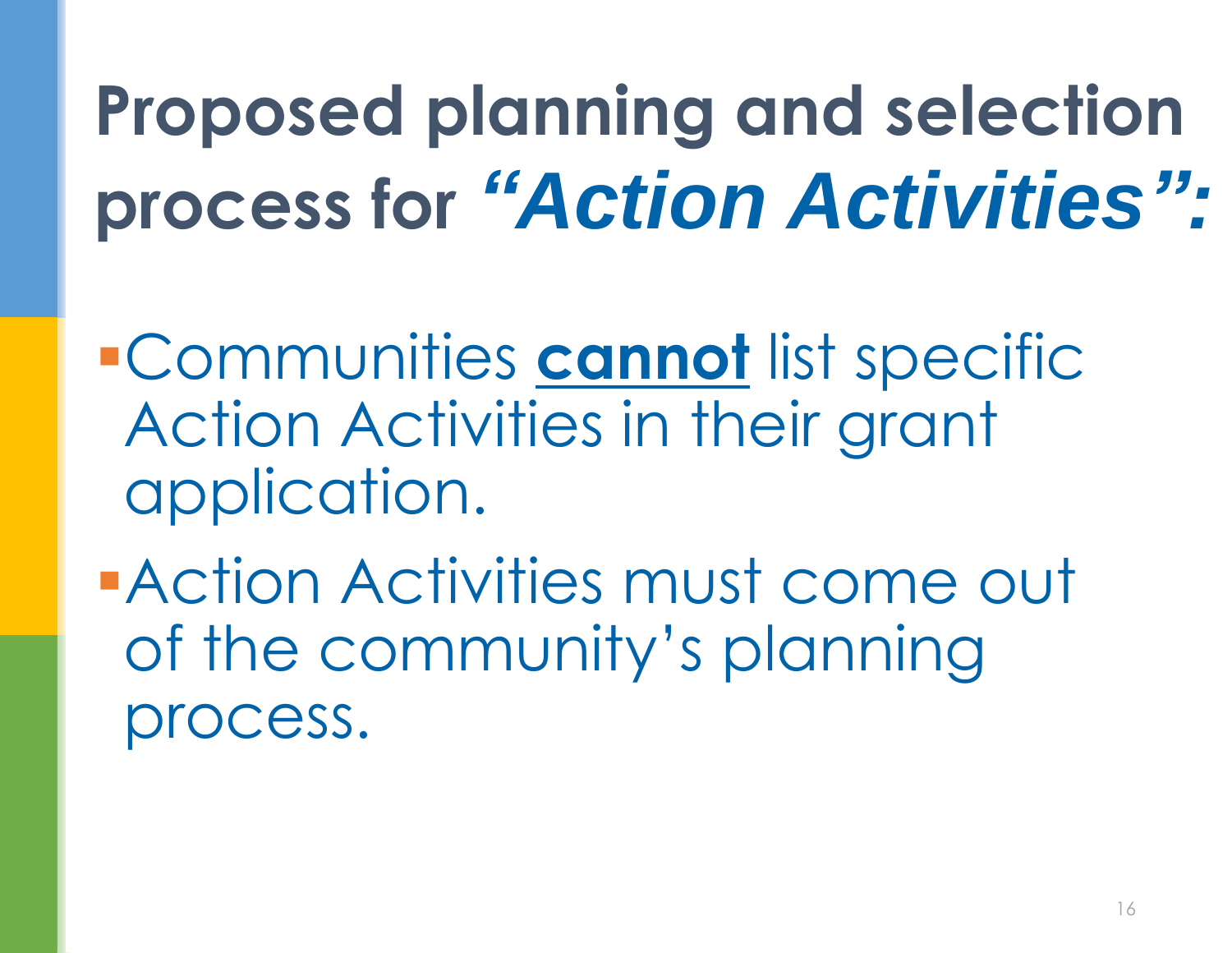# **Draft Russell Transformation Plan**

#### **July 2016** –

LMHA must submit the **draft Russell Transformation Plan** to HUD which will include recommendations and strategies from each of the four Choice Neighborhood Task Forces.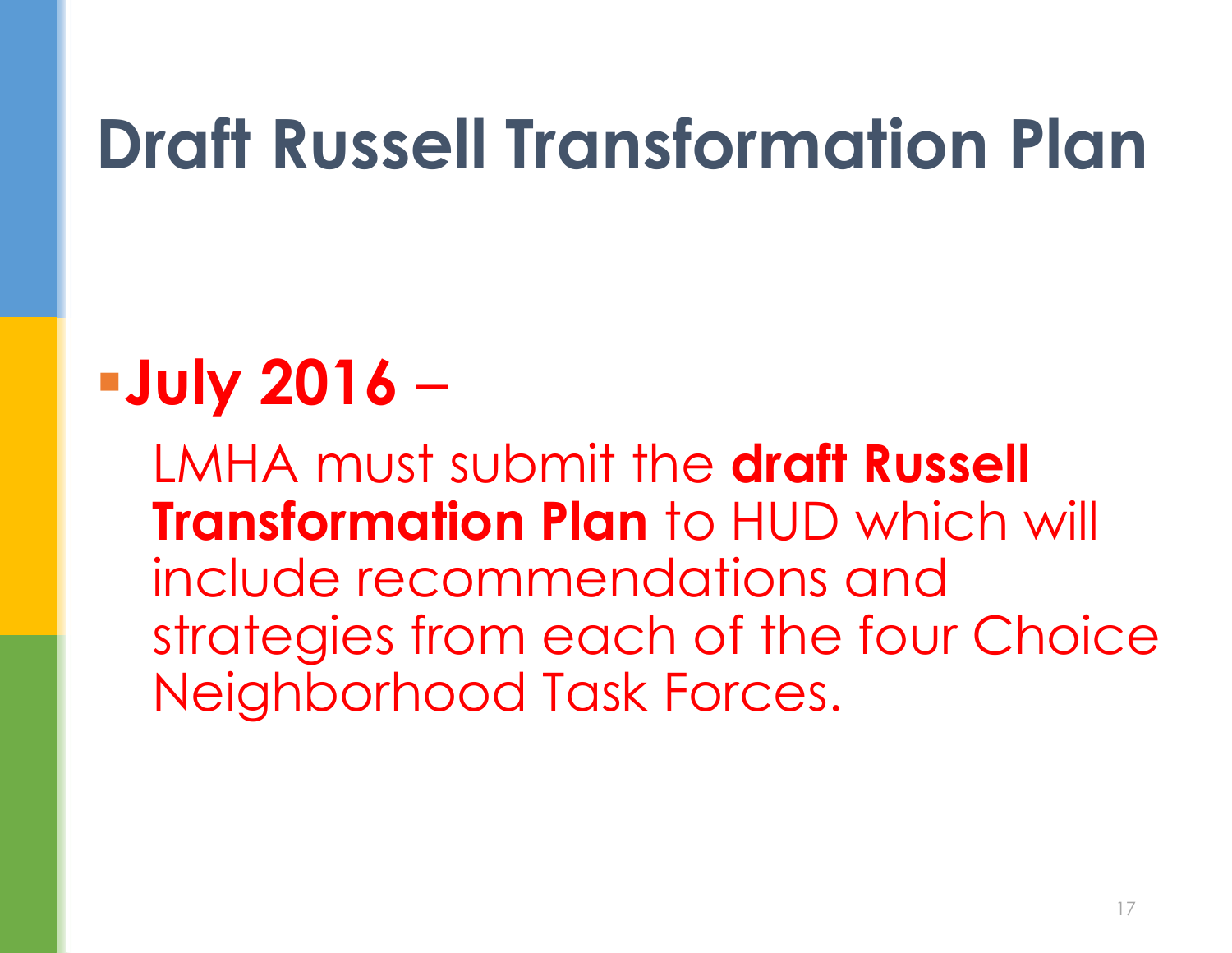# **Draft Russell Transformation Plan**

- These recommendations and strategies will be based on:
	- Beecher Terrace and Neighborhood Survey results;
	- Task Force Meetings and Workshops;
	- Discussions at Community and Kitchen Conversations;
	- $\triangleright$ Input from the Russell community as relayed to the Neighborhood Outreach Workers (NOWs); and
	- Data from Census, Health Department and other sources.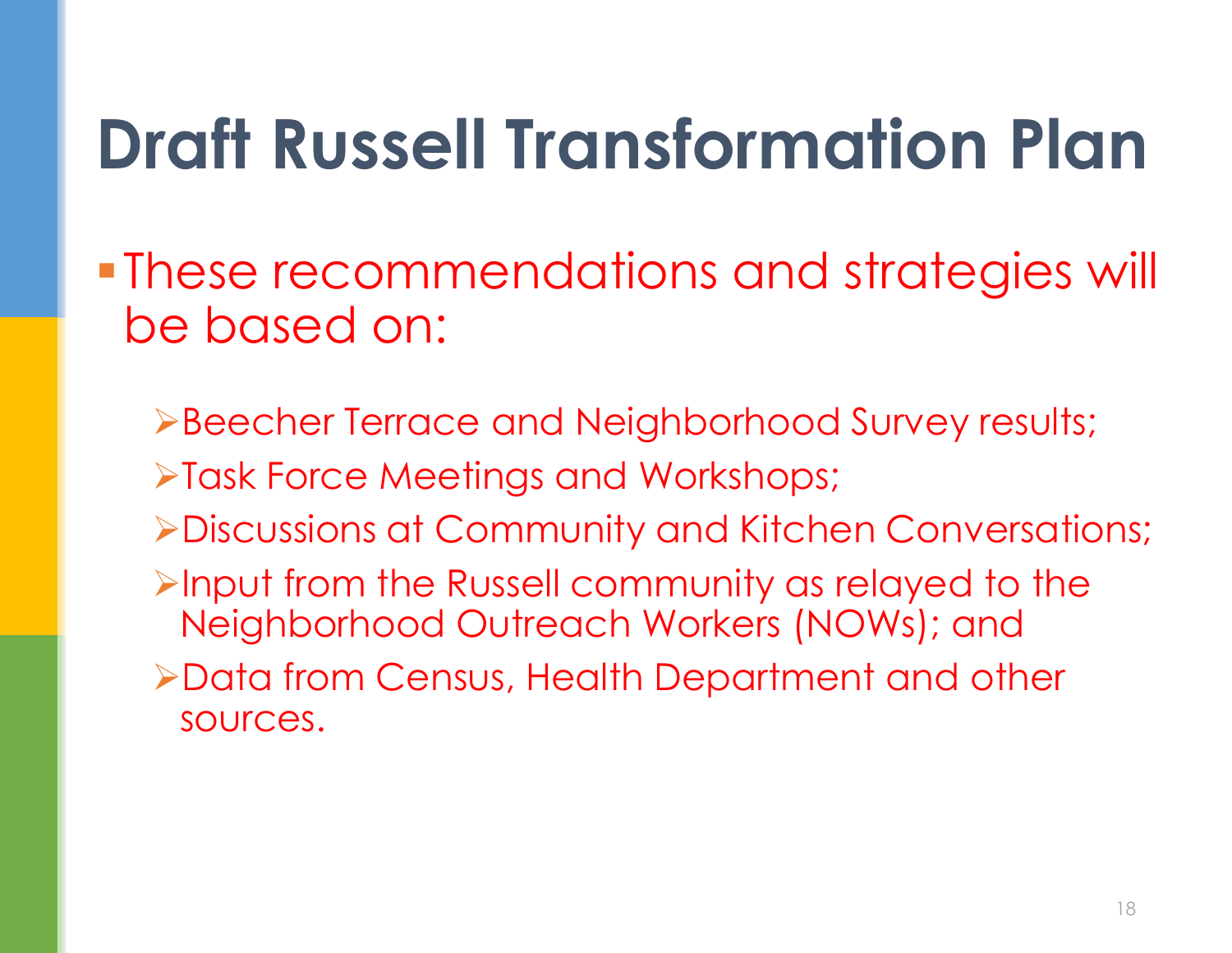#### **How You Can Still Make Suggestions for the Draft Transformation Plan**

- **Attend Task Force Meetings**
- **Attend Workshops and Other Meetings**
- **Attend Community Conversations**
- **Take part in a Kitchen Conversation**
- **Talk with the Neighborhood Outreach Workers**
- Talk to a Choice Neighborhood Partner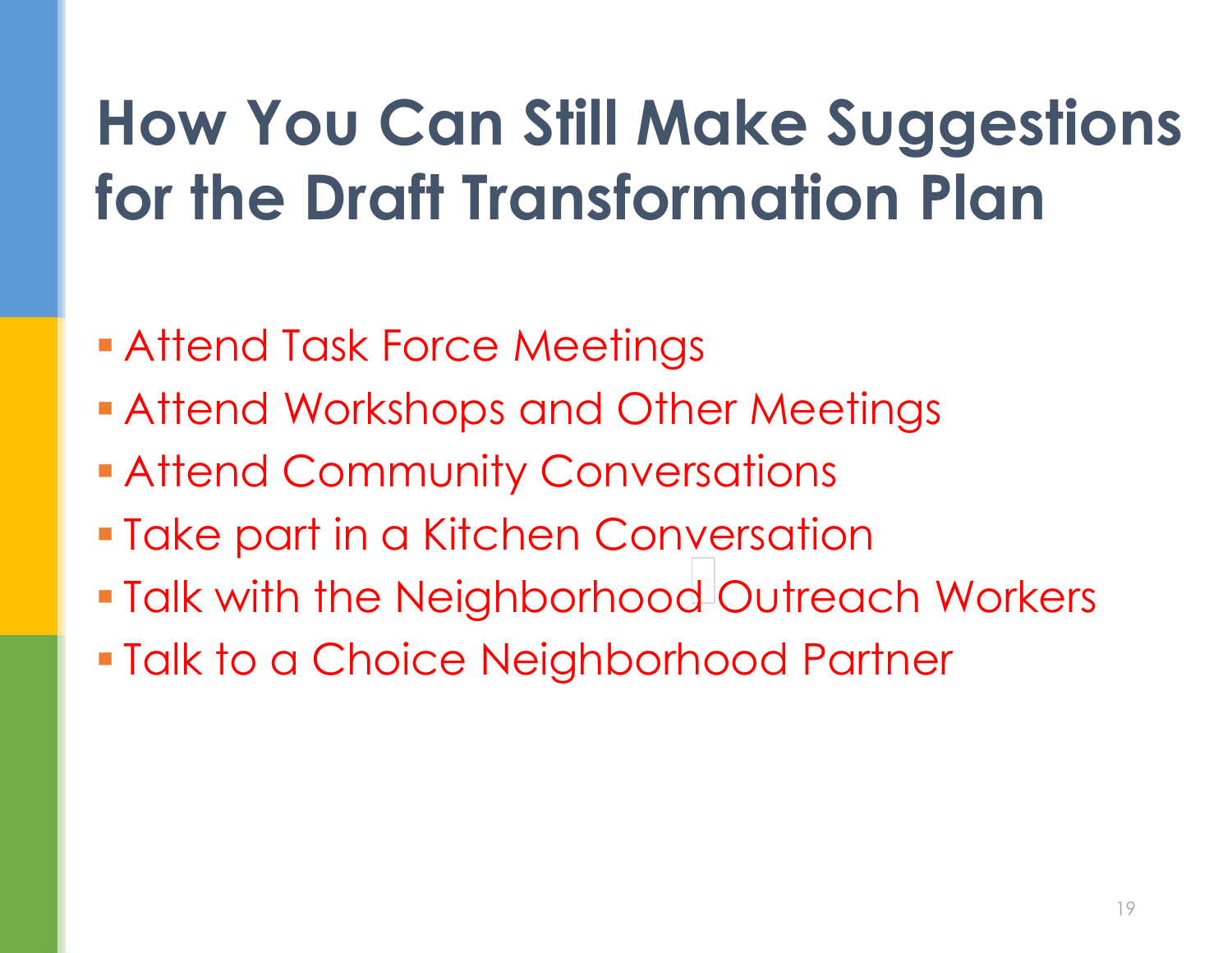# **Announcement of Action Grant Recipients**

**HUD will announce the Choice** Neighborhood Action Grant winners around **July 2016**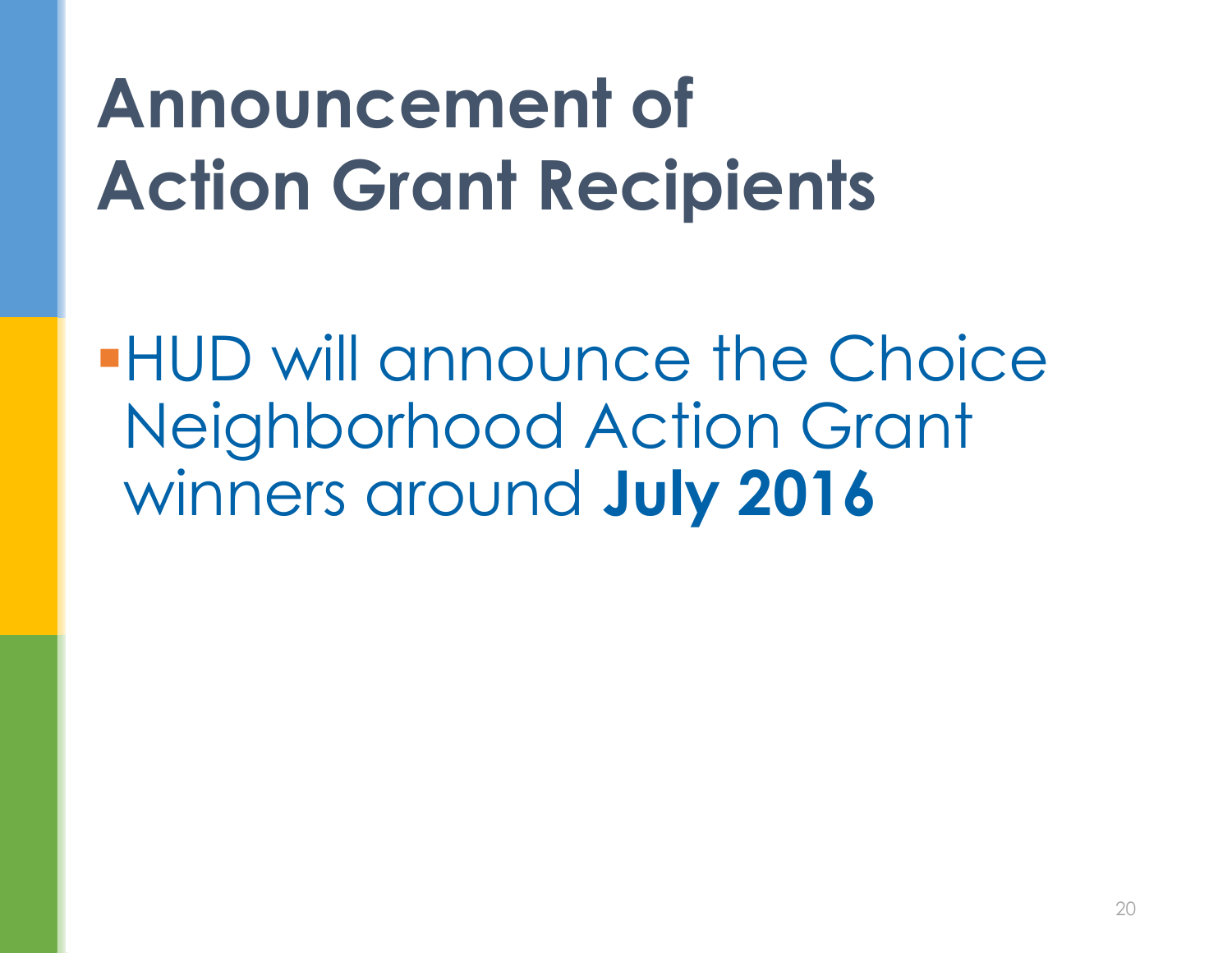# **Summarized Timeline and Selection Process for** *Action Activities*

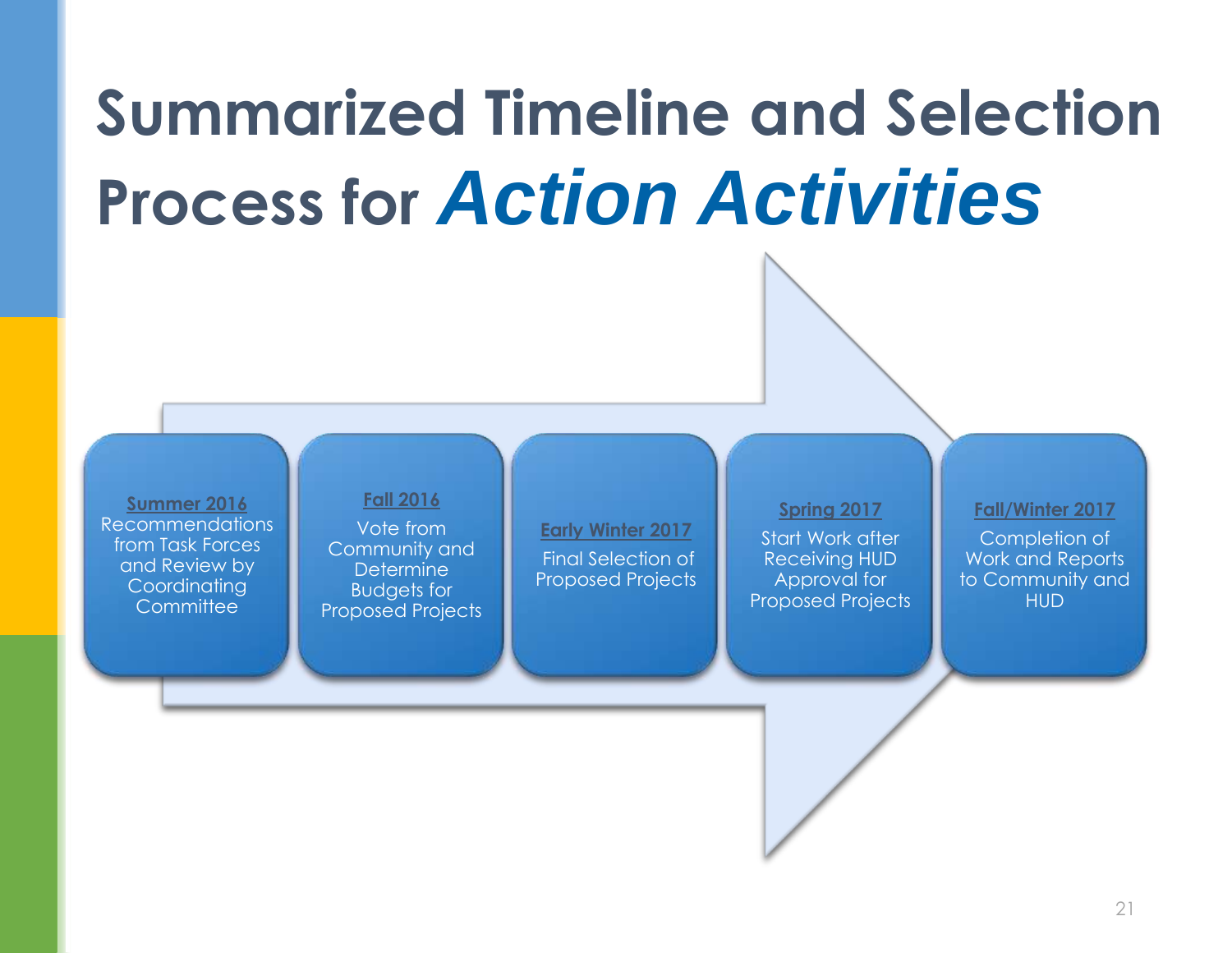#### **Next Steps and Upcoming Meetings**

#### **January 12, 2016**

Neighborhood Task Force Meeting, 6:00 pm – 7:30 pm Old Walnut Street (LCCC) - 1300 W. Muhammad Ali Blvd.

#### **January 19, 2016**

People Task Force Meeting, 3:00 pm – 5:00 pm St. Peter's United Church of Christ (temporary location) - Russell Plaza, 1407 W. Jefferson Street, Suite 120

**January 26, 2016** Neighborhood Task Force Meeting, 6:00 pm – 7:30 pm Old Walnut Street (LCCC) - 1300 W. Muhammad Ali Blvd.

#### **March 2016 – Date to be determined**

Community Workshop - a follow up design workshop and discussion on emerging strategies to transform the Russell neighborhood Old Walnut Street (LCCC) - 1300 W. Muhammad Ali Blvd.

For information about upcoming meetings see: **www.visionrussell.com**  or go to: **[www.lmha1.org](http://www.lmha1.org)** and click on the HOPE VI/Choice tab